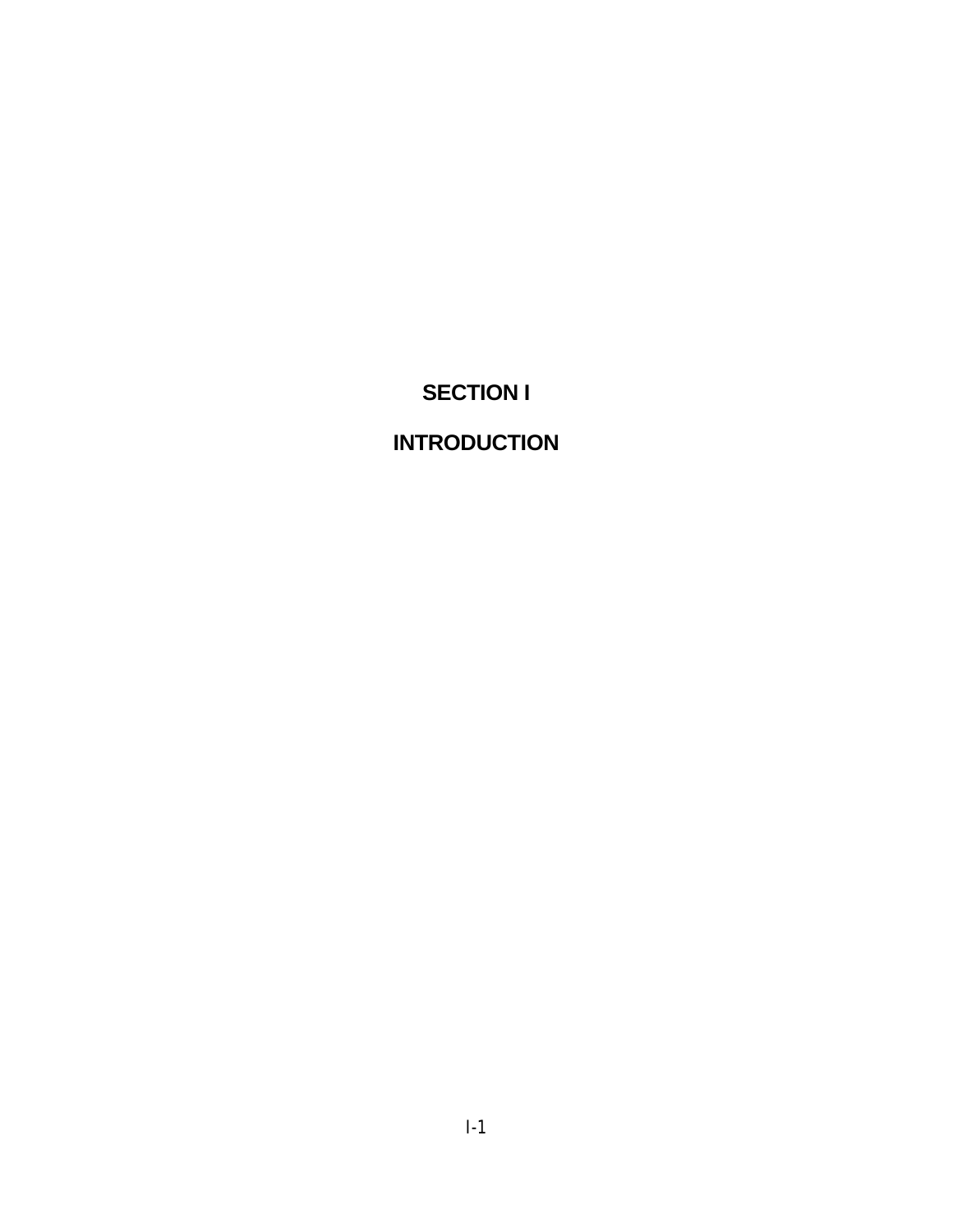## **INTRODUCTION TO COMMITTEE MEMBERS**

Your appointment to the Adult Care Home Community Advisory Committee carries with it an important responsibility to your community and a commitment to the citizens residing in the adult care homes therein. You will be acting as a representative of your community to insure that the residents of these homes receive quality care.

Your involvement on the committee will require that you participate in various activities including training, visiting homes, talking with residents, conferences with administrators, quarterly committee meetings, complaint investigations, and report writing. The amount of time you will spend on these activities will vary from county to county depending on the number and general condition of the adult care homes in your county.

You will be trained and assisted by a Regional Ombudsman who will serve your committee as a resource person as well as provide technical and administrative support on a continuing basis.

#### A. WHAT IS AN ADULT CARE HOME?

Adult care homes are residential care facilities providing 24 hours of personal care and supervision. These homes serve a tremendously varied population in terms of the individual needs represented. Young adults as well as elderly persons, persons having quite varied preferences and tastes, and persons with wide variations in their capability for independent living are all served in adult care homes. Under the statutory definitions, adult care homes are considered a type of Assisted Living Facility. Also included under the umbrella term of "assisted living" are group homes for developmentally disabled adults and multi-unit-housing with services. Therefore, anyone viewing this type of residential service as a whole should not expect to observe the same type of residents or same kind of events occurring in each home.

The major reason for the need for adult care level of care is the great increase in numbers of disabled and dependent older people. Each year brings a net increase of about 100,000 elderly persons unable to carry on normal activities of daily living without help.

For mentally retarded adults, an extensive variety of individual needs and circumstances make an adult care home an appropriate community resource. Many of these individuals have returned to the community from institutional programs. Others, due to advances in community programs for the younger mentally retarded population, have never required institutionalization, but are still in need of supervised residential services as adults.

Adult care home residents are a particularly vulnerable population in some respects and are often reluctant to assert their own rights. Therefore, in 1981, the General Assembly passed a law creating the "Adult Care Home Residents' Bill of Rights" with the intent of promoting the interests and wellbeing of the residents in adult care homes. It is further the intent that every resident's civil and religious liberties, including the right to independent personal decisions and knowledge of available choices, shall not be infringed upon.

### B. THE ADULT HOME COMMUNITY ADVISORY COMMITTEE

## 1. Purpose of Committees

The mandates for the adult care home community advisory committee are to work to maintain the spirit of the Residents' Bill of Rights as well as promote community involvement and cooperation with adult care homes to ensure quality care for the elderly and disabled. In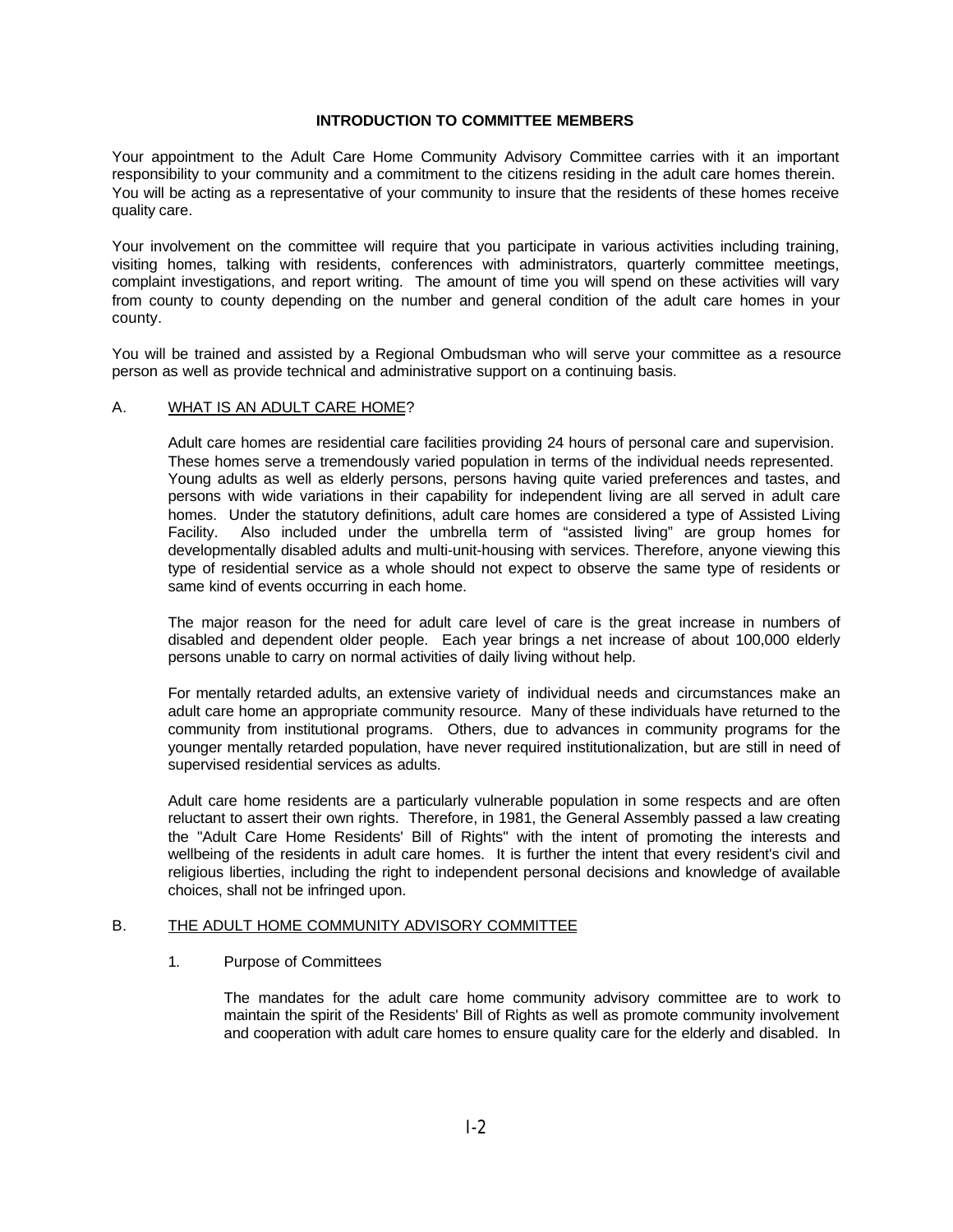carrying out its responsibilities, it will be necessary for the committees to establish linkages with the Division of Aging State Long Term Care Ombudsman Program, Regional Long Term Care Ombudsman Program, county departments of social services and administrators of adult care homes.

Because of their work at the local level, these committees will have the opportunity to obtain a firsthand knowledge of problems in the system that regulates long-term care facilities and can work toward improving the quality and method of service delivery. Local committees forward data and pertinent information to the regional ombudsmen who forward it to the State Division of Aging. The Division compiles and evaluates this information to identify gaps and deficiencies in the long-term care system and to initiate efforts at the State level to bring about needed changes.

This training manual has been prepared by the Division of Aging in an effort to prepare the adult care home community advisory committees to work with and on behalf of our adult care home residents.

2. Establishment and Appointment of Committees

General Statute 131D-31 (see appendix) requires that each county which has at least one licensed adult care home establish an adult care home community advisory committee. The committee serves all the homes in the county, and works with each home in the best interests of the persons residing there.

The boards of county commissioners are encouraged to appoint the adult care home community advisory committees.

Of the members, not less than one-third, but as close to one-third as possible must be chosen from among persons nominated by a majority of the chief administrators of adult care homes in the county.

### Minimum Qualifications for Appointment:

Each member must be a resident of the county that the committee serves. No person or immediate family member of a person with a financial interest in a home served by a committee, or employee or governing board member of a home served by a committee, or immediate family member of a resident in a home served by a committee may be a member of an adult care home community advisory committee. At least one member of each committee must be a person with knowledge of mental retardation. Special care should be taken to see that persons with the interest, the time, and the knowledge of adult care home matters are selected to serve on the committee. To the extent possible, committees should be composed of persons who represent a wide range of backgrounds.

Additional suggested criteria for selection of committee members:

- 1) Maturity;
- 2) Strong motivation to work with the elderly;
- 3) Ability to advocate;
- 4) Potential to learn to resolve problems and complaints in a constructive manner by establishing positive working relationships.